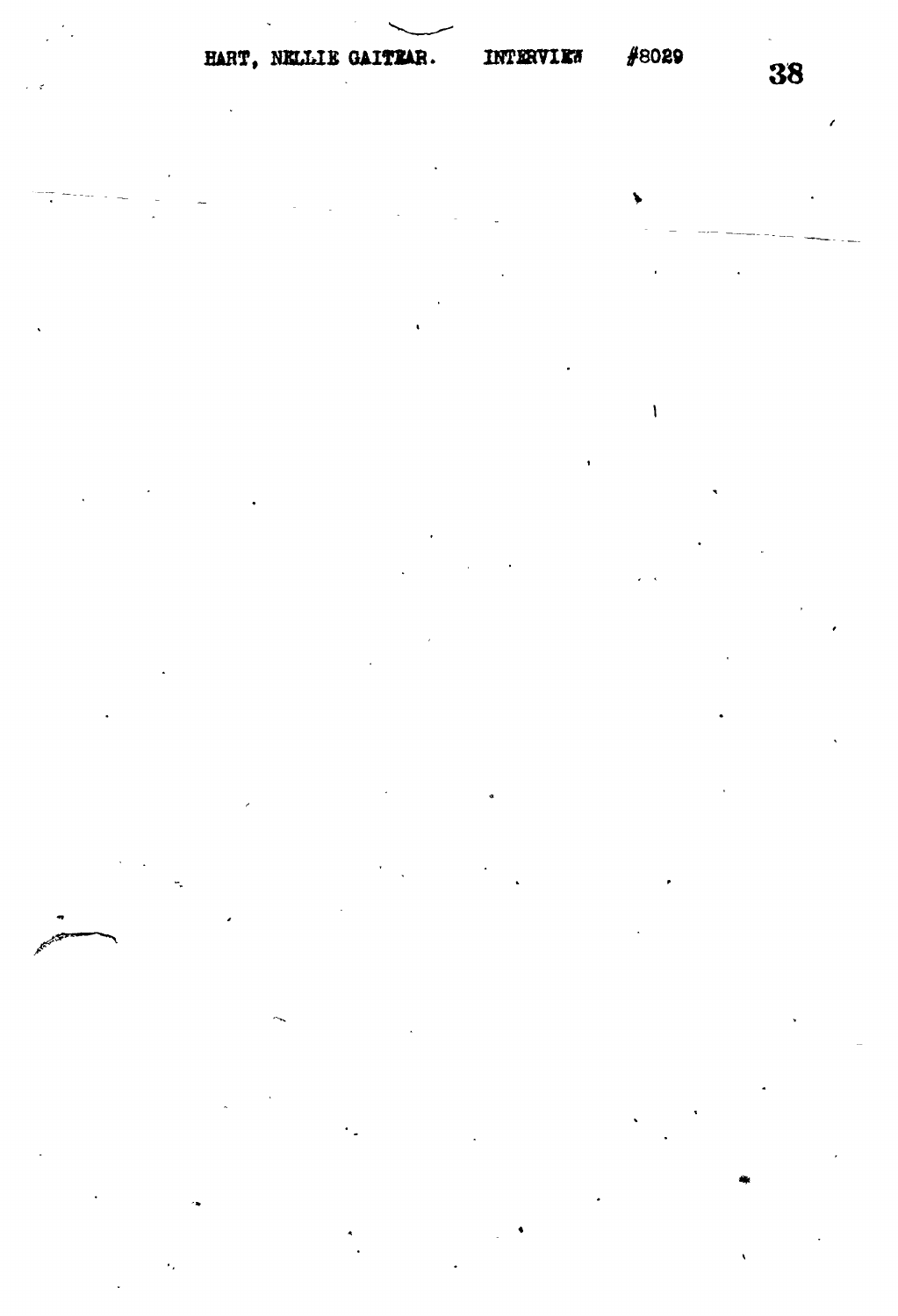|                                                                |                                                                                                                     | INTERVIEW.                                   | <b>#8089</b>     | 39   |
|----------------------------------------------------------------|---------------------------------------------------------------------------------------------------------------------|----------------------------------------------|------------------|------|
|                                                                | HART, NEILIE GAITEAR.<br>$-8 -$                                                                                     |                                              | Form $A-(S-149)$ |      |
|                                                                | EIOGRAPHY FO.M<br>WORKS PROGRESS ADMINISTRATION<br>Indian-Pioncer History Project for Oklahoma                      |                                              |                  |      |
|                                                                |                                                                                                                     |                                              |                  |      |
| ield Worker's name                                             | Naomi L. Garringer                                                                                                  |                                              |                  |      |
| his report made on (date)                                      | July 16.                                                                                                            |                                              | 193              | 7    |
| $N$ ame                                                        | Nellie Gaitear Hart                                                                                                 |                                              |                  |      |
| Post Office Address                                            |                                                                                                                     | Medford, Oklahoma                            |                  |      |
| Residence address (or location)                                | october                                                                                                             | 3 miles west; $\frac{1}{2}$ north of Medford | 32               | 1879 |
| DATE OF BIRTH:<br>Month                                        |                                                                                                                     | Day                                          | Year             |      |
| Place of birth                                                 | Kansas                                                                                                              |                                              |                  |      |
|                                                                | Joseph Gaitear                                                                                                      |                                              | <b>Canada</b>    |      |
| Name of Father                                                 |                                                                                                                     | Place of birth                               |                  |      |
| Other information about futher<br>Ellen Reed<br>Name of Mother | .<br>19 Martin Lagrand and Management and Lagrand and Management and a Section 1999 of the Association of the Assoc | Place of birth                               |                  |      |

 $\alpha = \alpha$ 

N

f the person interviewed. Refer to Manual for suggested subjects and questions. Intinue on blank sheets if necessary and attach firmly to this form. Number of heets attached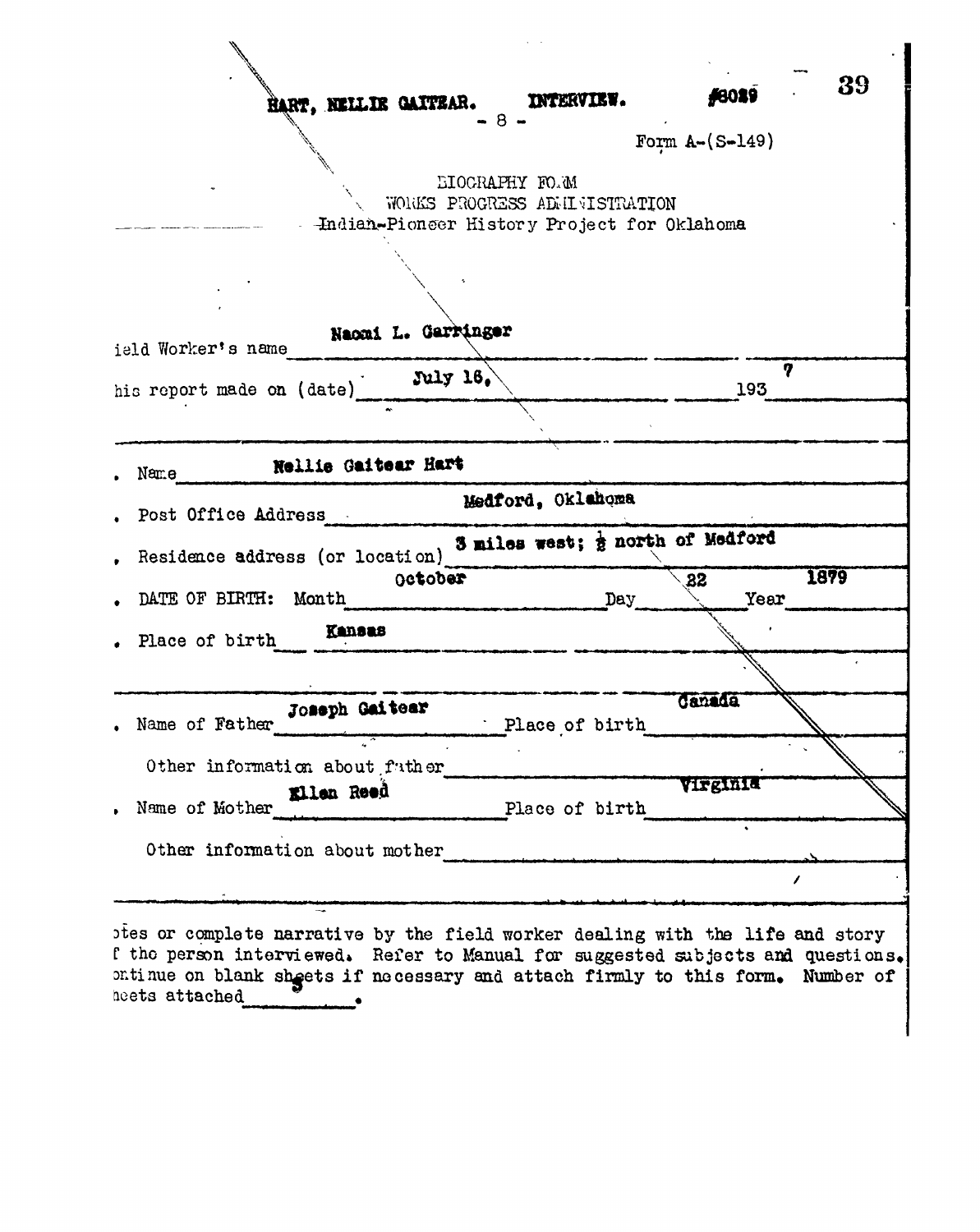#### **HAOT, NELLIE GAITBAR**

#### $\sqrt{40}$ **<sup>X</sup> INTERVIEW.**

### **Interriew with Nellie Gaitear Hart liedford, Oklahoma**

## **Field Worker - Naomi L. Garringer Indian\*»Pioneer Hiotory.S-149 July 16, 1937**

**Nellie Gaitear was born October 22, 1879. and came to the Cherokee Strip with her parents. Her father made the race when the Cherokee Strip was opened and staked a claim 4 miles vest of Lamont. Ha had two contests, one being with a man who had a good job. One family lived on one aide of the creek and Mr. Gaitear built a aod house on the other aide, and brought his fanily in the Spring. They lived this way for some time. Mr. Gaitear won the contest after a hard struggle.**

**The first school was held by a maiden lady who had staked a claim. She took subscription, so nuoh aod to be brokes out for her for each child that oame to school. She held the school in her sod house on her claim. The second year they**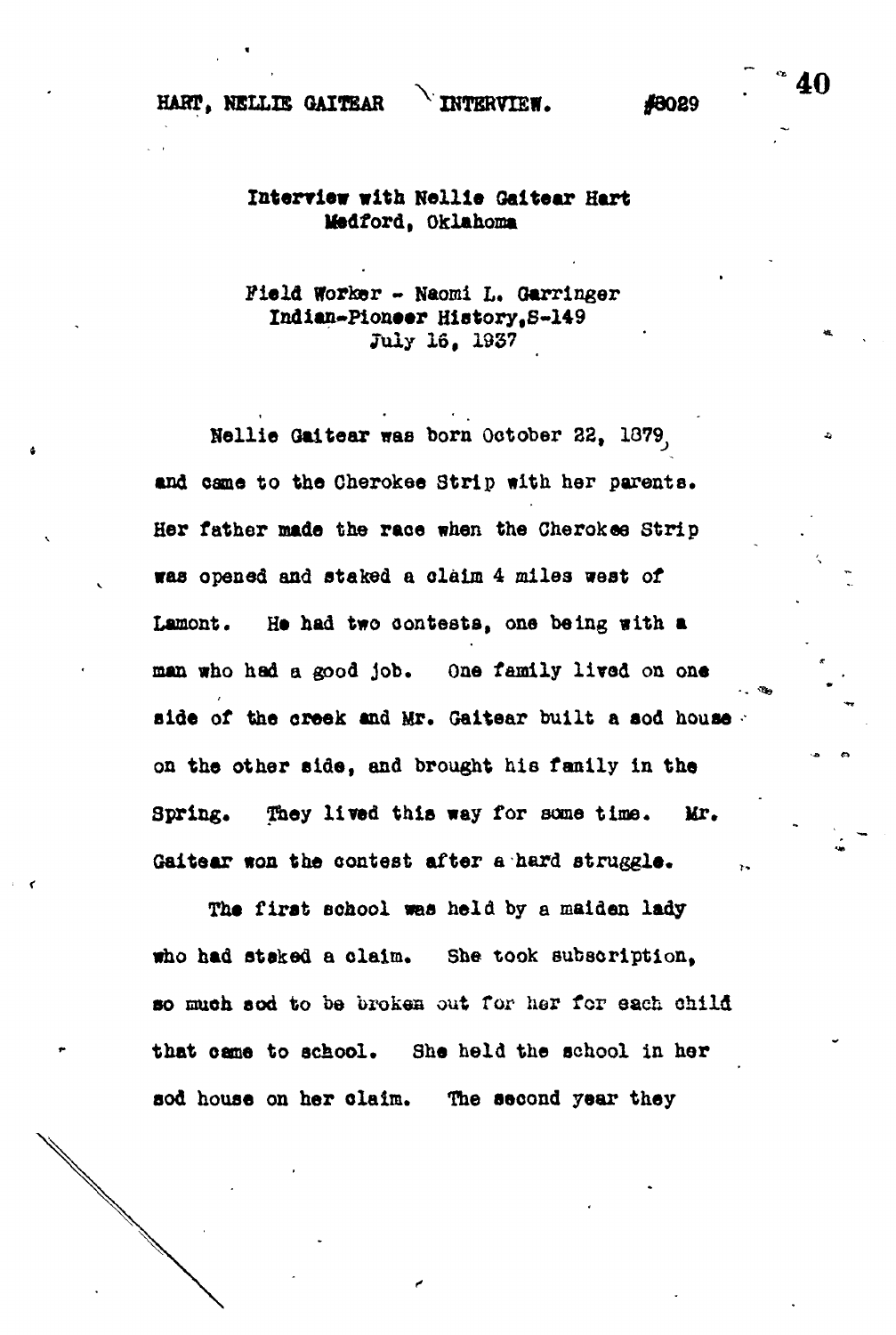**/ .**

built a school-house out of green cotton wood and when it dried out, it had large cracks in it which they filled with mud to help keep out the cold. **Nellie Gaitear was one of the first teachers in Grant County.**